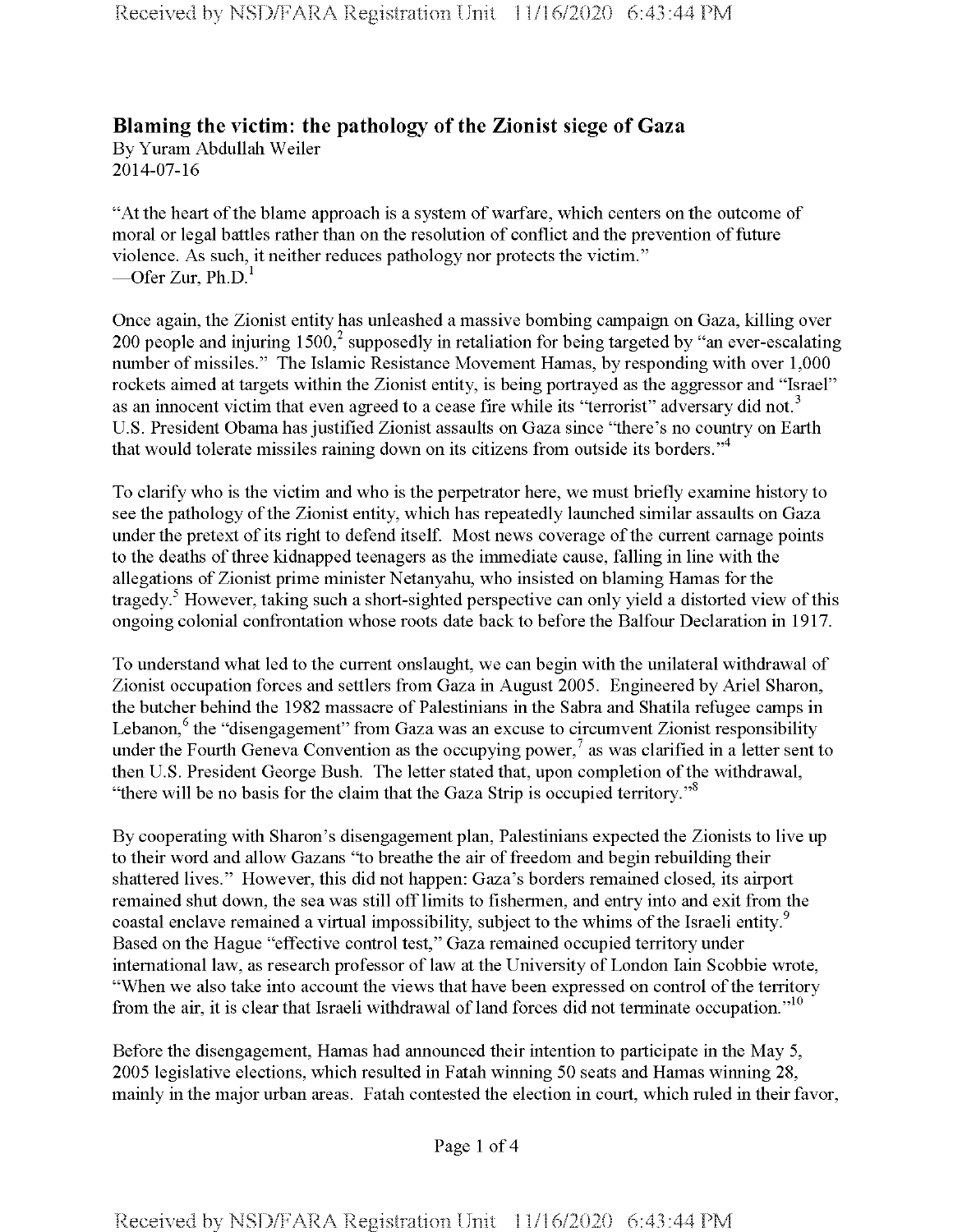necessitating a second election that was delayed until January 25, 2006. However, as the date approached, it became increasingly clear, much to the chagrin of U.S. and Zionist officials, that Hamas stood a good chance of winning over the disputing Fatah factions. Their worst fears were bom out when Hamas won big, taking 74 seats to Fatah's 45, something which reportedly surprised even the Hamas leadership. $^{11}$ 

As a result of the sweeping Hamas victory, rival Fatah, of course, became bitter, but the Bush administration flatly refused to accept the outcome, and announced that they would neither engage the victors in dialogue nor grant economic aid until Hamas met three conditions: First, recognition of the Israeli entity; second, disarming and renunciation of violence; and third, acceptance of all previous Palestinian agreements with Tel Aviv. By placing these conditions on Hamas, the American officials, who, incidentally, were among the staunchest proponents of holding the elections, effectively signaled that, rather than supporting democracy, they were unwilling to accept the will of the majority of the Palestinian people.<sup>12</sup>

In one of the first acts of the newly-elected government, political bureau head Khaled Mish'al unilaterally extended the Hamas truce with the Zionist regime, but instead of welcoming this gesture, the U.S. exerted pressure on countries worldwide not to recognize the incoming Palestinian administration. While Turkey and Russia extended invitations to the newly-elected government, Mahmoud Abbas played no small role in sabotaging meetings between the Hamas leadership and South Africa and Malaysia. Moreover, the outgoing Palestinian Legislative Council gave Abbas sweeping executive powers which gave him the authority as president to have the final word in any disputes arising with the new Hamas government.<sup>13</sup>

The security situation in Gaza became increasingly chaotic due to poor response by Fatah police under the command of Abbas, who himself had a personal security force of 10,000, financed and trained by the U.S. in Jordan with Zionist collaboration. Then, Washington and Tel Aviv imposed economic sanctions and virtually cut off all financial channels by which aid could flow to the Hamas government. Next, armed provocateurs were dispatched to stir the growing unrest into a full-blown confrontation between Hamas and Fatah. Lastly, the U.S. and the Zionist entity resorted to armed conflict in an attempt to bring down the Hamas government.<sup>14</sup>

As the political struggle between Fatah and Hamas intensified, the Zionist regime fired shells into Gaza, allegedly in response to rockets fired from there, and continued to assassinate Palestinian activists from both factions in an obvious attempt to escalate the conflict. Then on June 9, 2006, a Zionist artillery bombardment killed seven Palestinians, one ofwhom was the father of a ten-year-old girl named Huda Ghalia. The photos of Huda running in tears toward her father after her entire family had been annihilated by an Israeli shell galvanized Gazans, who demanded a response to this Israeli provocation. At that point the Izzadin al-Qassam brigades appealed to Hamas leadership, which finally relented and ended the truce. Nevertheless, Abbas continued to meet with then Zionist prime minister Ehud Olmert, whom the Hamas leaders justifiably referred to as a "terrorist."<sup>15</sup>

A critical point in the escalating conflict came soon afterward when on June 24 Zionist troops entered Gaza and kidnapped two Hamas members, the brothers Mostafa and Osama Muammar, after severely beating their father who required hospitalization. In retaliation, members of

Page 2 of 4

Received by NSD/FARA Registration Unit 11/16/2020 6:43:44 PM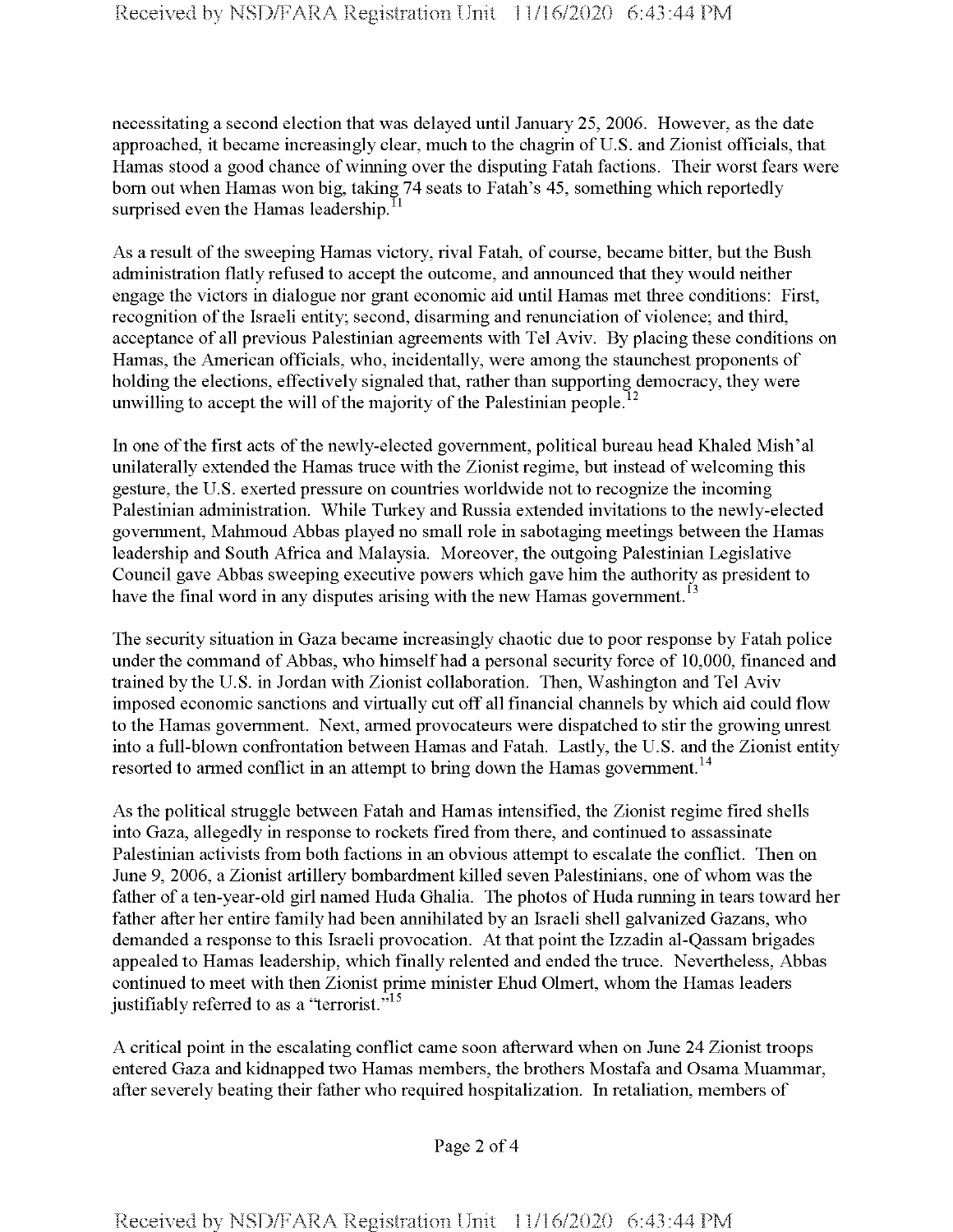various resistance factions tunneled under the border to the Zionist outpost of Keren Shalom, neutralizing four soldiers and kidnapping corporal Gilad Shalit. The Zionist regime used the abduction, for which Hamas was not directly responsible, as an excuse to bomb bridges, main roads, water plants, power stations and other services in a vicious attempt to dislodge Hamas by destroying Gaza's infrastructure.<sup>16</sup>

For a time in the summer of 2006, the world was distracted from Gaza while Hezbollah successfully repulsed a full-scale Zionist assault on Lebanon, which killed 1,109 Lebanese civilians and wounded 4,399. Explaining his perspective on cause ofthe so-called War of Tammuz, one Hezbollah fighter explained, "The Israelis did what they could to destroy our humanity. As a result, the people rose up and resisted. Isn't that normal?"<sup>17</sup> This statement exposes the Zionist pathology: the desire to destroy the humanity of Palestinians, which is precisely what we see in Gaza, as the victim is blamed for resisting the oppressor.

By 2007, an agreement for a unity government brokered by the Saudis was derailed by the United States, which tasked Lieutenant General Keith Dayton with toppling the Hamas government with the help of Fatah. This act of American adventurism led Hamas to expel Fatah forces from Gaza. In response to Hamas with the backing of the U.S., western allies and Egypt, the Israeli entity launched Operation Cast Lead on December 27, 2008,<sup>18</sup> killing 1,400 during the bloody three-week operation. As if this were not enough, the Zionist regime struck Gaza again in March 2012 for five days, killing another 25 Palestinians in a series of air assaults.<sup>19</sup>

This brings us to the present attack on Gaza, which began on July 8 and so far has claimed the lives of over 200 men, women and children, destroyed 500 homes and cut off water to hundreds of thousands.<sup>20</sup> The Zionist pathology remains the same as it was in Lebanon: the desire to destroy the Palestinians' humanity. Even more macabre were the actions of some citizens in Sderot who gathered on a hill to watch the bombardment, cheering raucously as each Israeli bomb exploded in Gaza. $^{21}$  This is all part of the morbid Zionist pathology.

"Of course, let us not think for a moment, God forbid, that we can be indifferent to the death of innocents. The death of any child, Israeli or Arab, Muslim or Jew, is an unspeakable tragedy that rends the heart," Rabbi Eric Yoffie, former president of the Union for Reform Judaism, confided sanctimoniously.<sup>22</sup> This is while three teenage Zionists have confessed to murdering a teenage Palestinian boy by burning him alive.<sup>23</sup> This oxymoron is also part of the Zionist pathology.

## Endnotes

Page 3 of 4

<sup>&</sup>lt;sup>1</sup> Ofer Zur, Ph.D., "Rethinking 'Don't Blame the Victim': The Psychology of Victimhood," Zur Institute, n.d., accessed July 15, 2014, http://www.zurinstitute.com/victimhood.html.

<sup>2</sup> "205 Palestinians killed in Israeli attacks on Gaza," *Press TV,* July 16, 2014, accessed July 16, 2014, http://www.presstv.ir/detail/2014/07/16/371486/israeli-attacks-kill-205-palestinians/.

<sup>3</sup> Sandy Rashty, "Israel says yes to ceasefire - Hamas says no," *Jewish Chronicle Online*, July 15, 2014, accessed July 15, 2014, http://www.theic.com/news/israel-news/120591/israel-savs-ves-ceasefire-%E2%80%93-hamas-saysno.

<sup>4</sup> Barack Obama, "Remarks by President Obama and Prime Minister Shinawatra in a Joint Press Conference," *The White House*, Office of the Press Secretary, November 18, 2012, accessed July 15, 2014, http://www.whitehouse.gov/the-press-office/2012/11/18/remarks-president-obama-and-prime-minister-shinawatrajoint-press-confer.